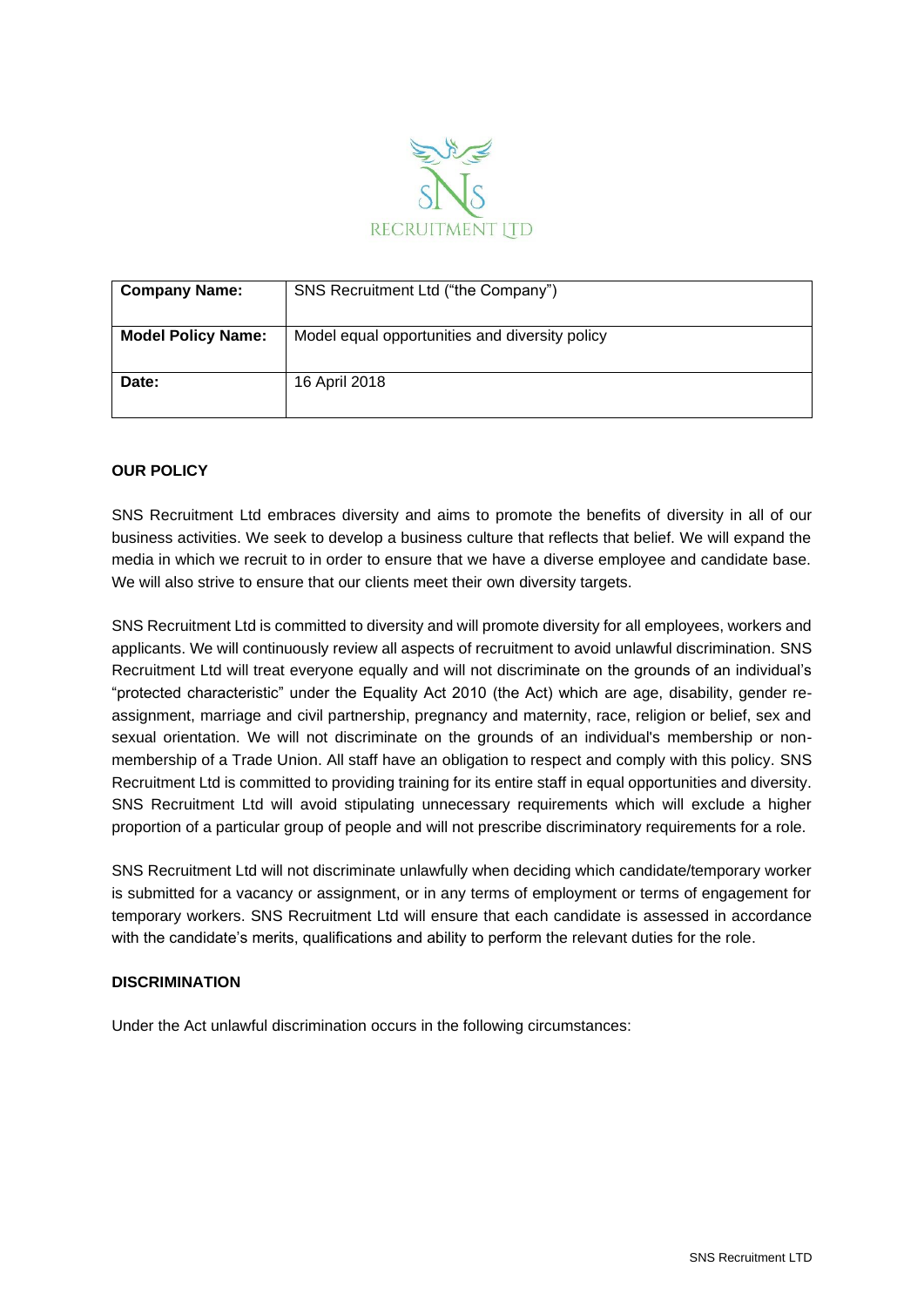## **Direct discrimination**

Direct discrimination occurs when an individual is treated less favourably because of a protected characteristic. Treating someone less favourably means treating them badly in comparison to others that do not have that protected characteristic.

It is unlawful for a recruitment consultancy to discriminate against a person on the grounds of a protected characteristic:

- in the terms on which the recruitment consultancy offers to provide any of its services;
- by refusing or deliberately omitting to provide any of its services;
- in the way it provides any of its services.

Direct discrimination can take place even if the individual does not have the protected characteristic but is treated less favourably because it is assumed he or she has the protected characteristic or is associated with someone that has the protected characteristic.

Direct discrimination would also occur if a recruitment consultancy accepted and acted upon instructions from an employer which states that certain persons are unacceptable due to a protected characteristic, unless an exception applies. The Act contains provisions that permit specifying a requirement that an individual must have a particular protected characteristic in order to undertake a job. These provisions are referred to as occupational requirements.

Where there is an occupational requirement then the client must show that applying the requirement is a proportionate means of achieving a legitimate aim, i.e. the employer must be able to objectively justify applying the requirement. An occupational requirement does not allow an employer to employ someone on less favourable terms or to subject a person to any other detriment. Neither does an occupational requirement provide an excuse against harassment or victimisation of someone who does not have the occupational requirement.

# **Indirect discrimination**

Indirect discrimination occurs when a provision, criterion or practice (PCP) is applied but this results in people who share a protected characteristic being placed at a disadvantage in comparison to those who do not have the protected characteristic. If the PCP can be objectively justified it will not amount to discrimination.

Indirect discrimination would also occur if a recruitment consultant accepted and acted upon an indirectly discriminatory instruction from an employer.

If the vacancy requires characteristics which amount to an occupational requirement or the instruction is discriminatory but there is an objective justification, SNS Recruitment Ltd will not proceed with the vacancy unless the client provides written confirmation of the occupational requirement, exception or justification.

SNS Recruitment Ltd will use best endeavours to comply with the Act and will not accept instructions from clients that will result in unlawful discrimination.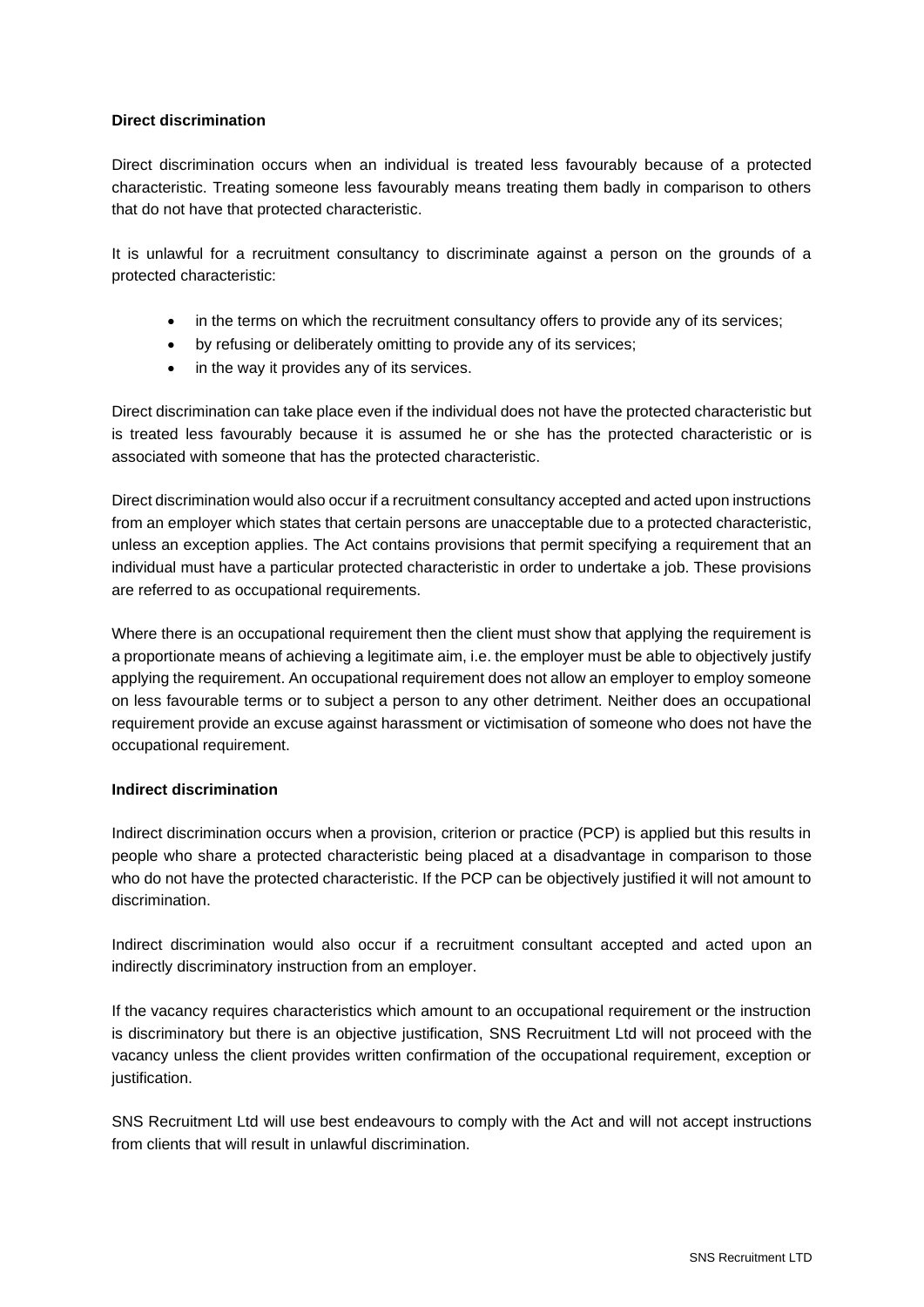## **Harassment**

Under the Act, harassment is defined as unwanted conduct that relates to a protected characteristic which has the purpose or effect of violating an individual's dignity or creating an intimidating, hostile, degrading, humiliating or offensive environment for that individual. This includes unwanted conduct of a sexual nature.

SNS Recruitment Ltd is committed to providing a work environment free from unlawful harassment.

SNS Recruitment Ltd will ensure that the consultants do not harass any individual.

Examples of prohibited harassment are:

- 1. verbal or written conduct containing derogatory jokes or comments;
- 2. slurs or unwanted sexual advances;
- 3. visual conduct such as derogatory or sexually orientated posters;
- 4. photographs, cartoons, drawings or gestures which some may find offensive;
- 5. physical conduct such as assault, unwanted touching, or any interference because of sex, race or any other protected characteristic basis;
- 6. threats and demands to submit to sexual requests as a condition of continued employment or to avoid some other loss, and offers of employment benefits in return for sexual favours;
- 7. retaliation for having reported or threatened to report harassment.

If an individual believes that they have been unlawfully harassed, they should make an immediate report to our management team followed by a written complaint as soon as possible after the incident. The details of the complaint should include:

- Details of the incident
- Name(s) of the individual(s) involved
- Name(s) of any witness(es)

SNS Recruitment Ltd will undertake a thorough investigation of the allegations. If it is concluded that harassment has occurred, remedial action will be taken.

All employees and workers will be expected to comply with SNS Recruitment Ltd's policy on harassment in the workplace. Any breach of such a policy will lead to the appropriate disciplinary action.

Any individual who SNS Recruitment Ltd finds to be responsible for harassment will be subject to the disciplinary procedure and the sanction may include termination.

### **Victimisation**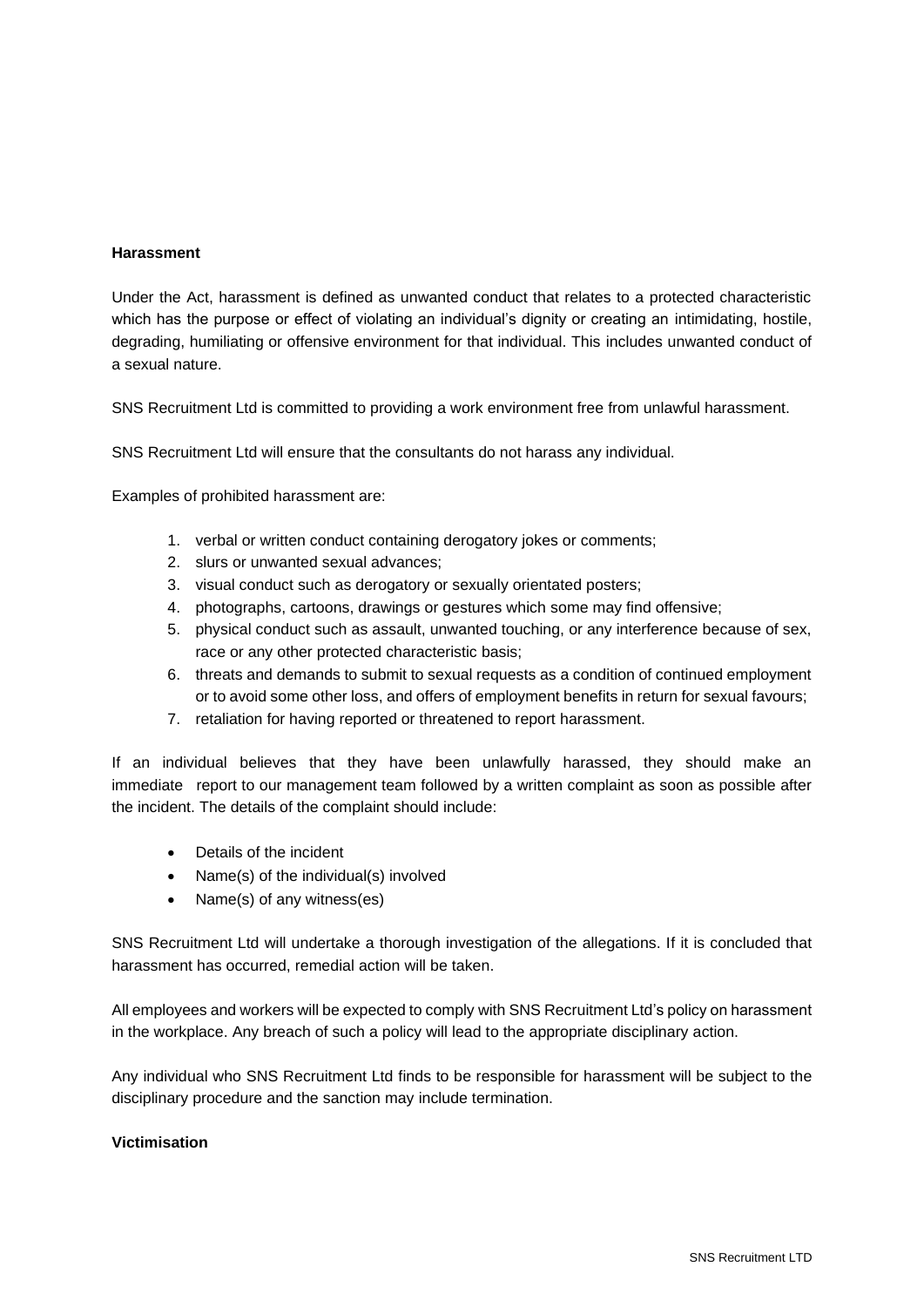Under the Act victimisation occurs when an individual is treated unfavourably because he/she has done a 'protected act' which is bringing a claim for unlawful discrimination or raising a grievance about discrimination or giving evidence in respect of a complaint about discrimination.

SNS Recruitment Ltd will ensure that the consultants do not victimise any individual.

# **DISABLED PERSONS**

Discrimination occurs when a person is treated unfavourably as a result of their disability.

In direct discrimination occurs where a provision, criterion or practice is applied by or on behalf of an employer, or any physical feature of the employer's premises, places a disabled person at a substantial disadvantage in comparison with persons who are not disabled.

In recruitment and selection there may be a requirement to make reasonable adjustments. For example, it might be necessary to have different application procedures for partially sighted or blind applicants that enable them to use Braille. With testing and assessment methods and procedures, tests can only be justified if they are directly related to the skills and competencies required for the job. Even then, it might be appropriate to have different levels of acceptable test results, depending on the disability. For example, an applicant with a learning disability might need more time to complete a test, or not be expected to reach the same standard as other non-disabled applicants.

Reasonable adjustments in recruiting could include:

- modifying testing and assessment procedures;
- meeting the candidate at alternative premises which are more easily accessible;
- having flexibility in the timing of interviews;
- modifying application procedures and application forms;
- providing a reader or interpreter.

Wherever possible SNS Recruitment Ltd will make reasonable adjustments to hallways, passages and doors in order to provide and improve means of access for disabled employees and workers. However, this may not always be feasible, due to circumstances creating such difficulties as to render such adjustments as being beyond what is reasonable in all the circumstances.

SNS Recruitment Ltd will not discriminate against a disabled person:

- in the arrangements i.e. application form, interview or arrangements for selection for determining whom a job should be offered; or
- in the terms on which employment or engagement of temporary workers is offered; or
- by refusing to offer, or deliberately not offering the disabled person a job for reasons connected with their disability; or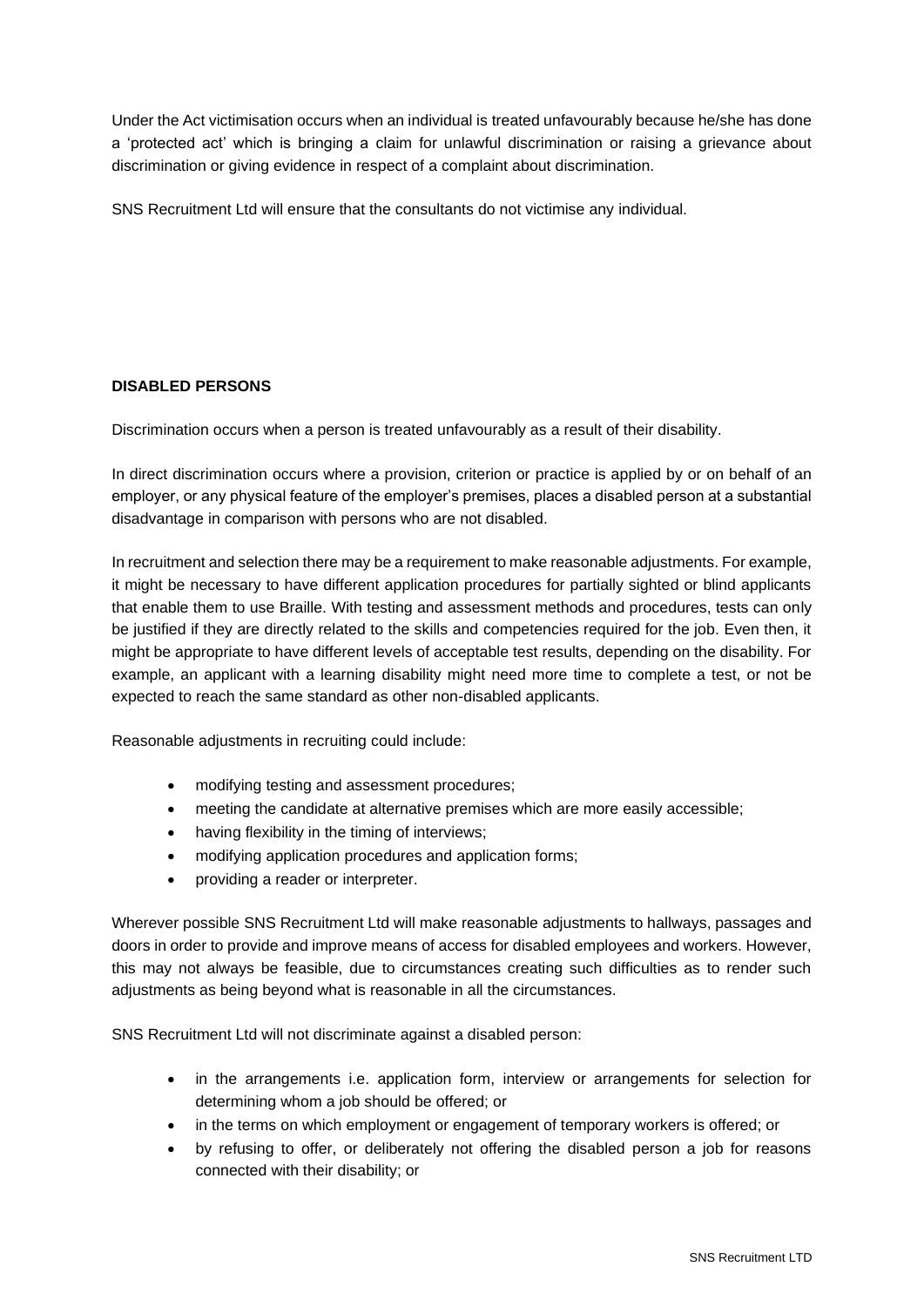- in the opportunities afforded to the person for receiving any benefit, or by refusing to afford, or deliberately not affording him or her any such opportunity; or
- by subjecting the individual to any other detriment (detriment will include refusal of training or transfer, demotion, reduction of wage, or harassment).

SNS Recruitment Ltd will make career opportunities available to all people with disabilities and every practical effort will be made to provide for the needs of staff, candidates and clients.

# **AGE DISCRIMINATION**

Under the Act, it is unlawful to directly or indirectly discriminate against or to harass or victimise a person because of age. Age discrimination does not just provide protection for people who are older or younger. People of all ages are protected.

A reference to age is a reference to a person's age group. People who share the protected characteristic of age are people who are in the same age group.

Age group can have various references:

Under 21s

People in their 40s

Adults

SNS Recruitment Ltd will not discriminate directly or indirectly, harass or victimise any person on the grounds of their age. We will encourage clients not to include any age criteria in job specifications and every attempt will be made to encourage clients to recruit on the basis of competence and skills and not age.

SNS Recruitment Ltd is committed to recruiting and retaining employees whose skills, experience, and attitude are suitable for the requirements of the various positions regardless of age. No age requirements will be stated in any job advertisements on behalf of the company.

If SNS Recruitment Ltd requests age as part of its recruitment process such information will not be used as selection, training or promotion criteria or in any detrimental way and is only for compilation of personal data, which the company holds on all employees and workers and as part of its equal opportunities monitoring process. In addition if under age 22 to adhere to Conduct of Employment Agencies and Employment Business Regulations 2003 and other relevant legislation applicable to children or young candidates.